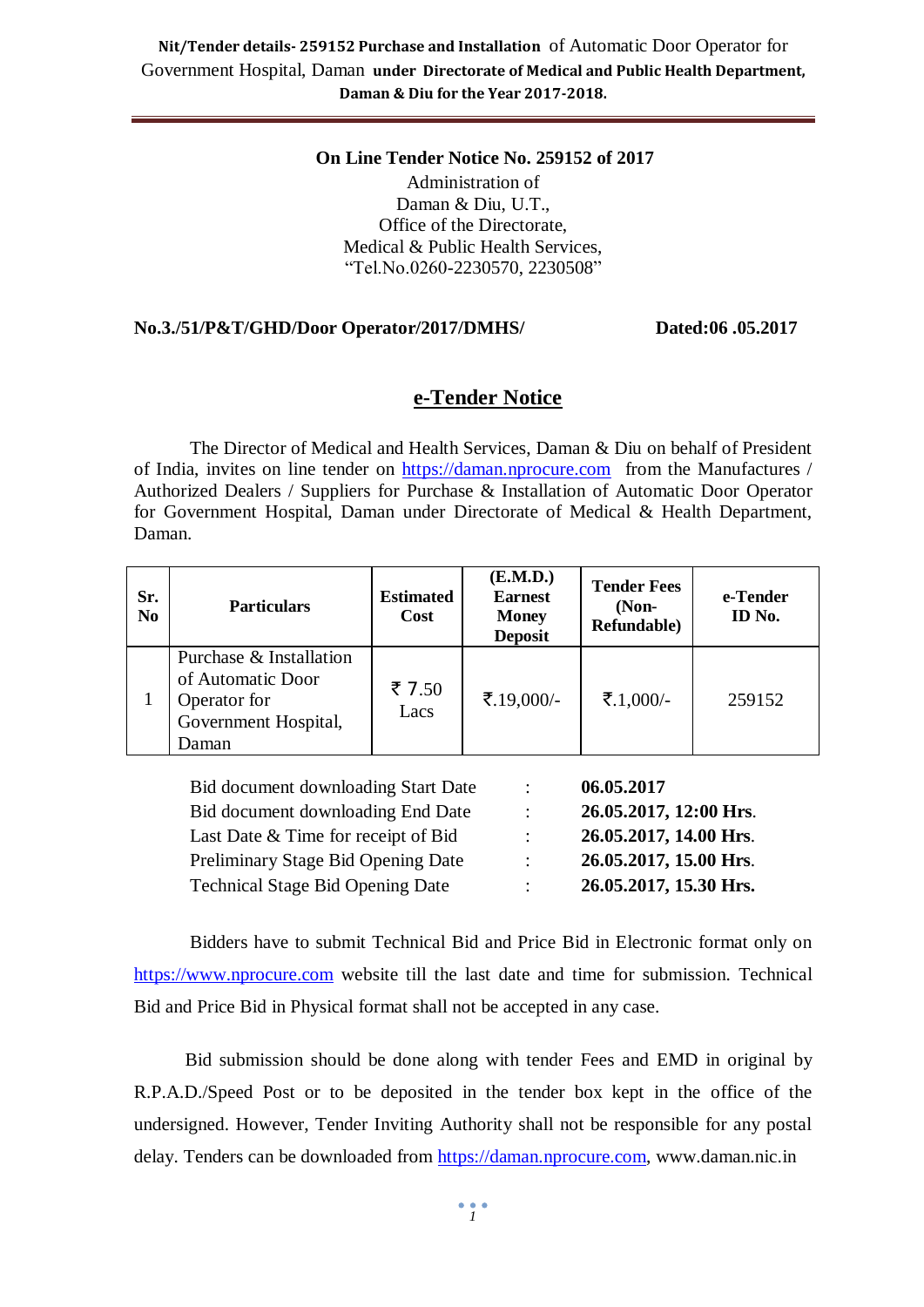- 1. The EMD and Tender Fees should not be forwarded by cash.
- 2. The Tender Fees will be accepted only in form of DD/A/c payee Cheque of any Nationalized or Scheduled Bank of India payable in Daman.
- 3. The EMD will be accepted in form of FDR /A/c Payee Demand Draft / Bankers Cheque or Bank Guarantee from any Commercial Banks in an acceptable form payable at Daman in favor of under signed.

The tender inviting authority reserves the right to accept or reject any or all the tender to be received without assigning any reasons thereof. Bidders shall have to post their queries on E-Mail address: **ptdmhsdaman@gmail.com**

In case bidder needs any clarification or if training required for participating in online tender, they can contact the following office.

"(n) Code Solution – A division, GNFC Ltd.",

403, GNFC Info Tower, Bodakdev,

Ahmedabad-380054, Gujarat (India).

[E-Mail-nprocure@ncode.in](mailto:E-Mail-nprocure@ncode.in) Fax: + 917926857321

Website : [www.nprocure.com](http://www.nprocure.com/)

 **Sd/- Director** Medical & Health Services Daman & Diu "Tel.No.0260-2230570, 2230508"

#### **Copy to :-**

1) In-Charge Medical Superintendent Govt. Hospital Daman.

2) CPO, Daman, for wide publicity in Newspaper.

3) I.T. Department, Daman, with a request to publish in Website.

4) Accounts Section, Daman, for information.

5) P&T Department Daman, for information.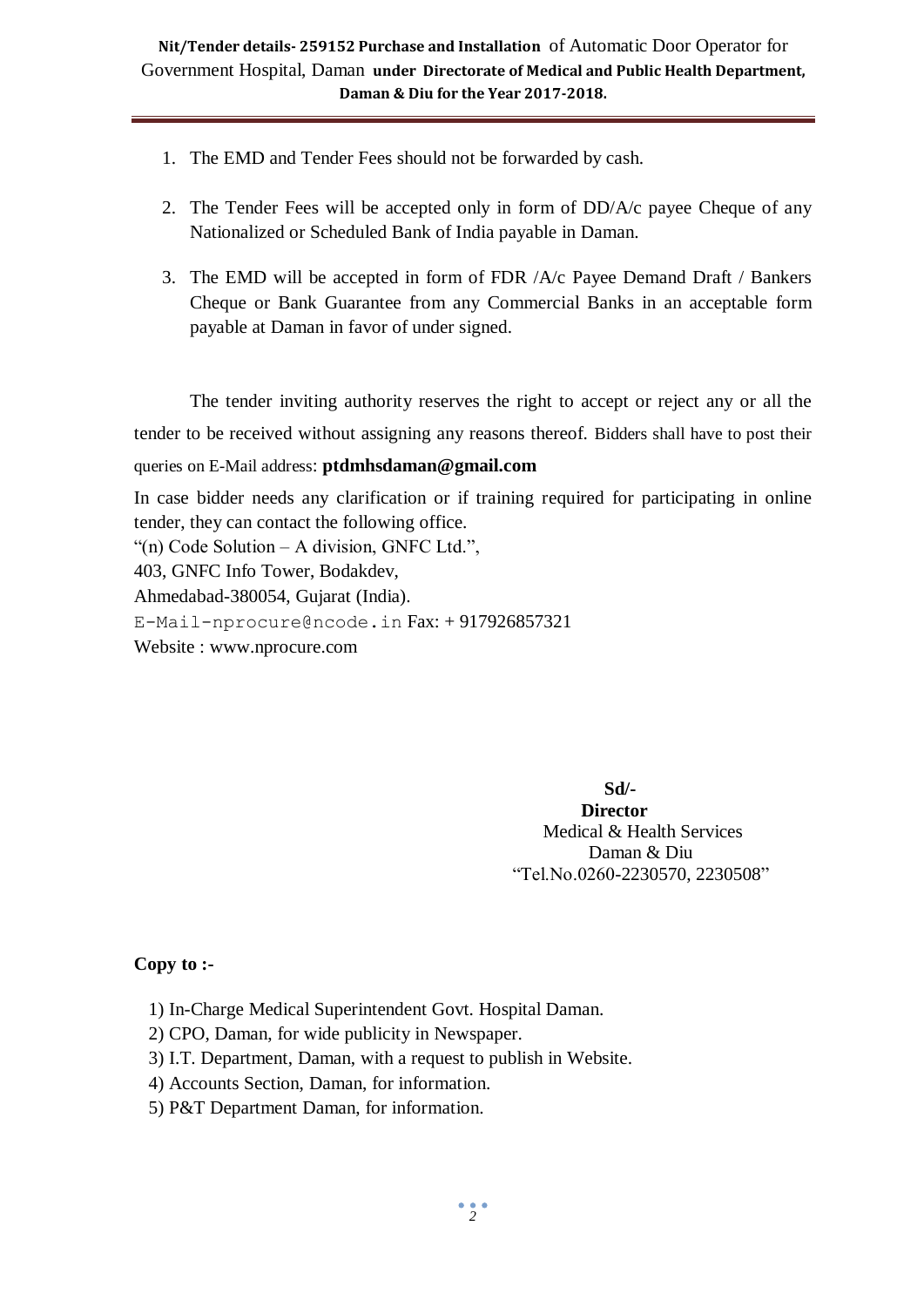#### U.T. ADMINISTRATION OF DAMAN & DIU, OFFICE OF THE DIRECTORATE, MEDICAL AND PUBLIC HEALTH DEPARTMENT, DAMAN.

Terms and Conditions for the **"Purchase & Installation of Automatic Door Operator for Government Hospital, Daman."** 

## **Instructions to Bidders :**

- 1) All Tender Documents can be downloaded free from the website [https://daman.nprocure.com](https://www.nprocure.com/)
- 2) All bids should be submitted online on the website [https://daman.nprocure.com](https://www.nprocure.com/)
- 3) The user can get a copy of instructions to online participation from the website [https://daman.nprocure.com](https://www.nprocure.com/)
- 4) The suppliers should register on the website through the "New Supplier" link provided at the home page, the registration on the site should not be taken as registration or empanelment or any other form of registration with the tendering authority.
- 5) The application for training and issue of digital signature certificates should be made at least 72 hours in advance to the due date and time of tender submission.
- 6) For all queries regarding tender specifications and any other clauses included in the tender document should be addressed to personnel in tendering office address provided below:

**The Director Medical & Health Services, Primary Health Centre, Moti Daman, Daman - 396220. Tel: 0260-2230570, 2230508.**

- 9) All documents scanned/attached should be legible / readable. A hard copy of the same may be send which the department will be use if required. Uploading the required documents in [https://daman.nprocure.com](https://www.nprocure.com/) is essential.
- 10) The Bidder has to give compliance for each quoted product for any false / misleading statement in compliance found any time during the procurement process, the bid shall be outrightly rejected & EMD shall be forfeited.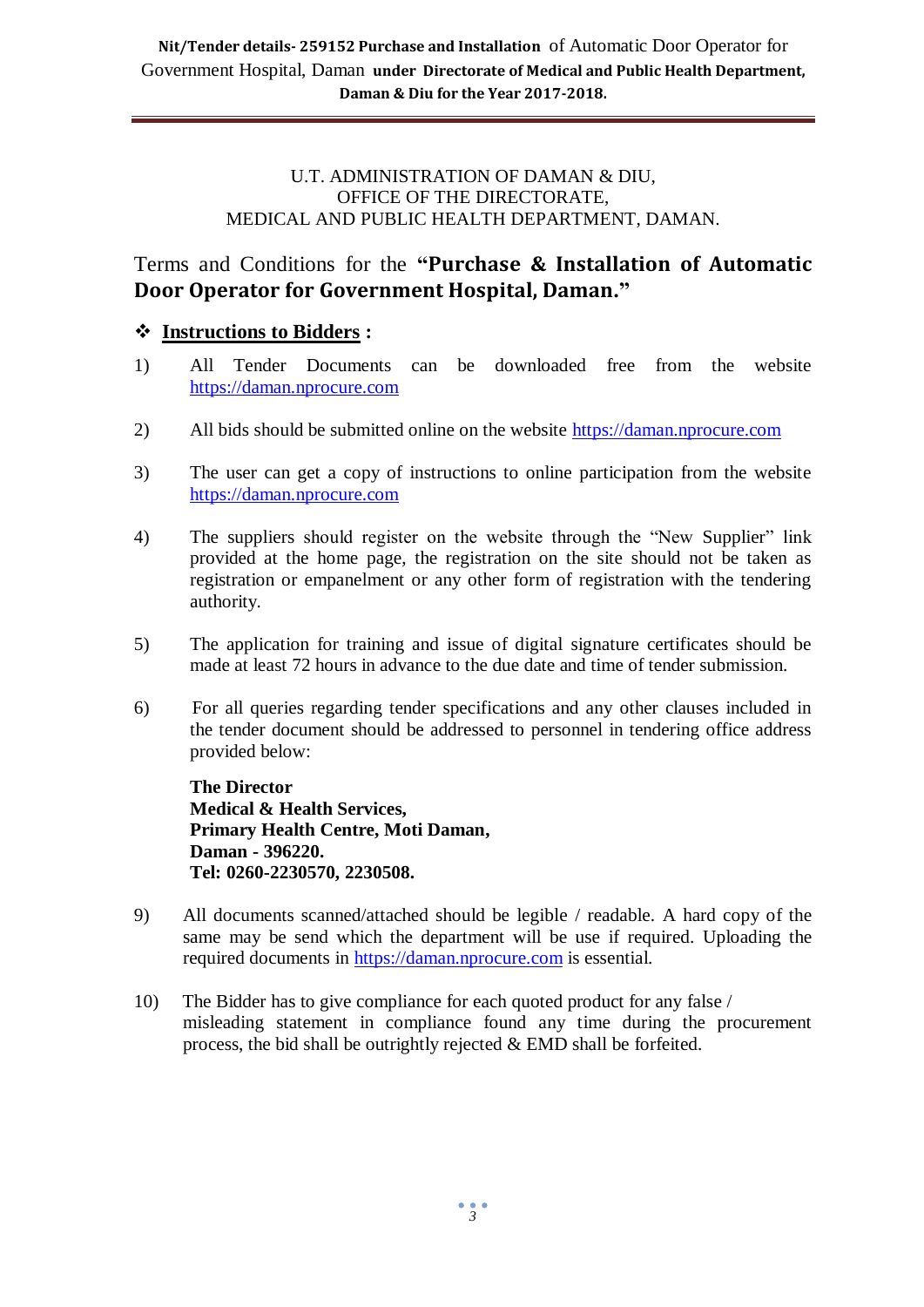#### **Keydates:**

| Bid document downloading Start Date     | $\ddot{\phantom{a}}$      | 06.05.2017             |
|-----------------------------------------|---------------------------|------------------------|
| Bid document downloading End Date       | $\mathbb{R}^{\mathbb{Z}}$ | 26.05.2017, 12:00 Hrs. |
| Last Date & Time for receipt of Bid     | $\mathbb{R}^{\mathbb{Z}}$ | 26.05.2017, 14.00 Hrs. |
| Preliminary Stage Bid Opening Date      | $\mathbb{R}^{\mathbb{Z}}$ | 26.05.2017, 15.00 Hrs. |
| <b>Technical Stage Bid Opening Date</b> | $\mathbb{R}^{\mathbb{Z}}$ | 26.05.2017, 15.30 Hrs. |

The Tenders shall be submitted in two-bid system, wherein the Technical bid and Commercial Bid is to be filled online on [https://daman.nprocure.com](https://www.nprocure.com/) and the EMD and Tender Fee has to be submitted in Tender Box along with a covering letter. The envelope should be super scribing as **"e-Tender - Sealed Cover of Bid for "Purchase** 

**& Installation of Automatic Door Operator for Government Hospital,** 

**Daman.".** The **EMD** and **Tender Fees** should be enclosed with **BID** only.

#### **Tender Fees (Non Refundable)** `**.1,000/- :**

- a. The Tender Fees should not be forwarded by cash.
- b. The Tender Fees (Non Refundable) will be accepted only in form of DD in favor of **The Director of Medical & Health Services, Daman** from any Nationalized or Scheduled Bank of India payable in Daman.
- c. All tenders must be accompanied by Tender fees as specified in schedule otherwise tender will be rejected.

## **Earnest Money Deposit** `.**19,000/- :**

- a. All tenders must be accompanied by EMD as specified in schedule otherwise tender will be rejected.
- b. The manufacturing units who are placed in Daman are exempted for Earnest Money Deposit. For getting exemption, tenderers have to furnish valid and certified documents along with the tender, otherwise tender will be rejected.
- c. Any firm desires to consider exemption from payment of Earnest Money Deposit, valid and certified copies of its Registration with D.G.S. & D. should be attached to their tenders.
- d. EMD can be paid in either of the form of following:
	- i. A/c Payee Demand Draft
	- ii. Fixed Deposit Receipts
	- iii. Bank Guarantee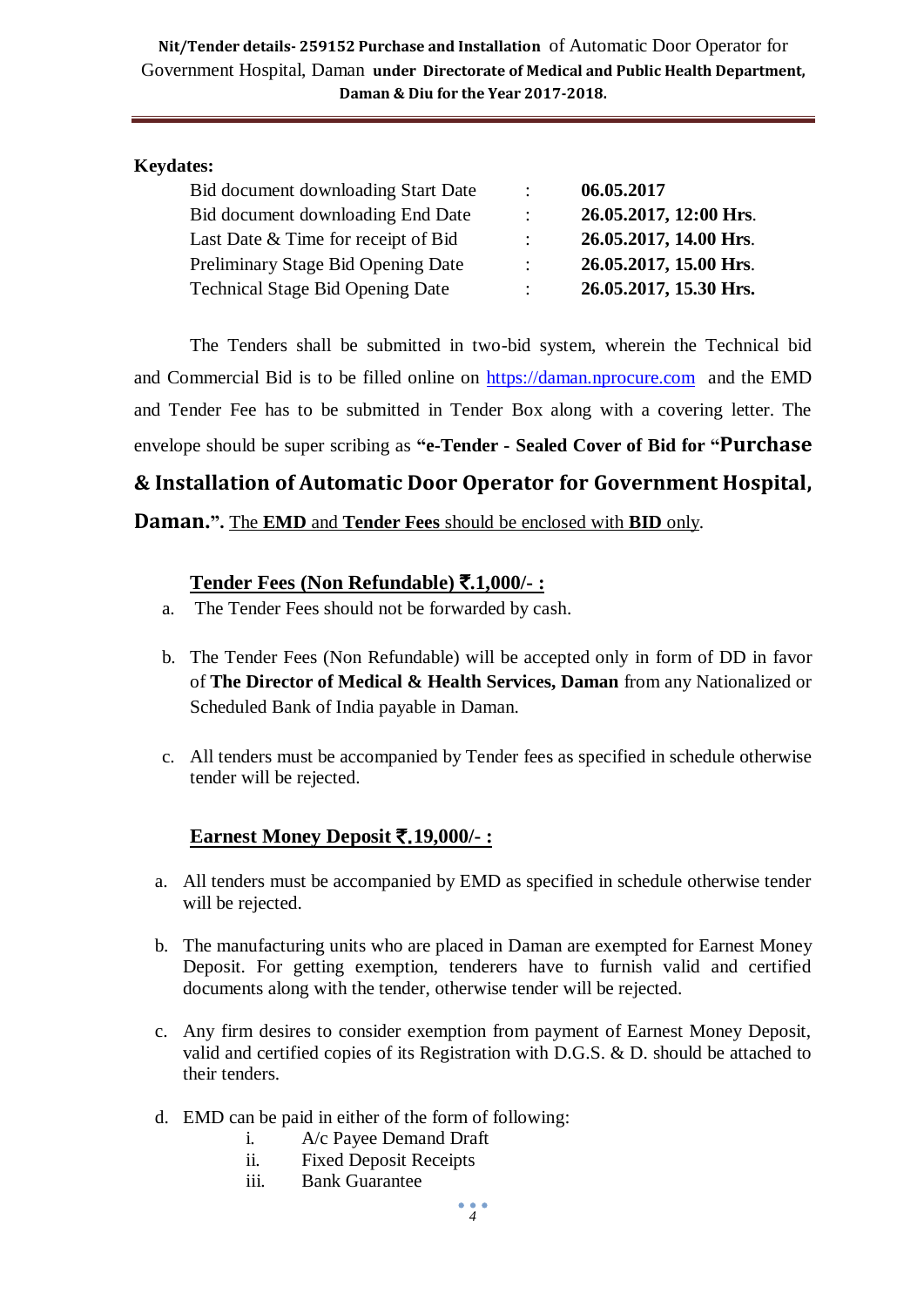In favor of **The Director of Medical & Health Services, Daman**  from any Nationalized or Scheduled Bank authorized by RBI to undertake Government Business.

- e. EMD should be valid upto **12 (Twelve Months)** from the date of its issuance.
- f. EMD in any other forms will not be accepted.
- g. EMD/Security Deposit shall be liable to be forfeited in following circumstances:
	- i. Tender is rejected due to failure of supply the requisite documents in proper format or giving any misleading statement or submission of false affidavit or fabricated documents.
	- ii. In case, the contractor does not execute the supply order placed with him within stipulated time, the EMD of the contractor will be forfeited to the Government and the contract for the supply shall terminated with no further liabilities on either party to the contract.
	- iii. Tenderer fails to replace the goods declared to be not of standard quality or not conforming to acceptable standards or found to be decayed/spoilt.
- h. The amount of Earnest Money paid by the tenderer(s) whose tenders are not accepted will be refunded to them by cheque or Demand Draft (as may be convenient to the Tender Inviting Officer if the amount is above  $\bar{\mathcal{F}}$ . 200/-) drawn on any Nationalized or Scheduled Bank payable at Daman. Where this mode of payment is not possible the amount will be refunded at the cost of the tenderer.
- i. Only on satisfactory completion of the supply order for and on payment of all bills of the contractor, as to be admitted for payment, the amount of Security Deposit/Earnest Money will be refunded after expiry of guarantee/warranty period, if any, or any such date/period as may be mutually agreed upon.
- j. In case of failure to supply the store, materials etc. ordered for, as per conditions and within the stipulated time, the name articles will be obtained from the tenderer who offered next higher rates or from any other sources, as may be decided by the tender inviting Officer and the loss to the Government on account of such purchases(s) shall be recovered from the former contractor Security Deposit/Earnest Money or bills payable. The contractor shall have no right to dispute with such procedure.
- k. The Earnest Money(s) paid by the tender(s) earlier against any tender(s) or supply order(s) is not adjustable with Earnest Money required by these conditions.

## **Security Deposit: (SD)**

a. The successful tenderer will have to pay within 10 days from the date of demand, an amount equal to 10% of the total value of articles, which may be ordered, as the amount of security deposit.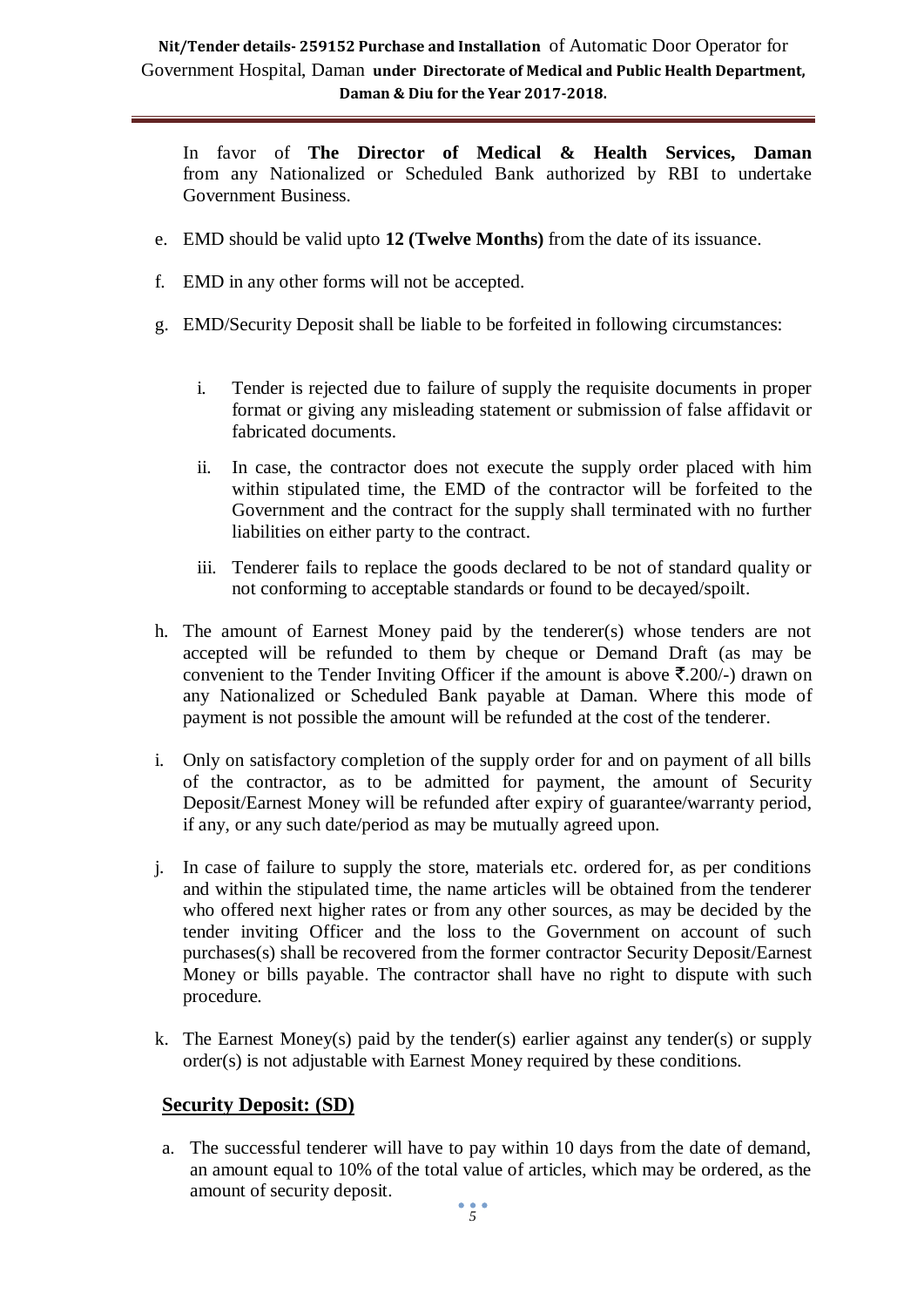- b. Non receipt of Security Deposit within stipulated time will result in automatic cancellation of the order for supply without any intimation.
- c. However in case if any articles are received for which the Security Deposit may not have been deposited, the full Security Deposit as may be due from the contractor will be recovered from the bill(s) for such articles.
- d. The Security Deposit(s) paid by the tender(s) earlier against any tender(s) or supply order(s) is not adjustable with Security Deposit required by these conditions.
- e. In case of failure to replace the accepted and rejected articles from the supplies made, as mentioned in the conditions the loss undergone by the Government will be recovered from the contractor Security Deposit or payment due of any bill(s) to the extend required.
- f. The tender inviting officer will consider extension of time for remitting the Security Deposit as demanded. However, in case of denial to consider such extension the contractor is bound to abide by the limit given and liable to make good for the loss made to the Government on account of his failure to abide by the time limit.

## **Conditions of Contract :**

## **1. ACCEPTANCE OF TENDER:**

- a. The tender is liable for rejection due to any of the reasons mentioned below:
	- i. Non-Submission of tender within stipulated time online.
	- ii. Submission of tender physically in the Office but not submitted online on [https://daman.nprocure.com](https://www.nprocure.com/)
	- iii. Tender is unsigned or not initialed on each page or with unauthenticated corrections.
	- iv. Non-payment of Earnest Money Deposit (if not exempted).
	- v. Non-Submission of required documents as mentioned in schedule.
	- vi. Conditional/vague offers.
	- vii. Unsatisfactory past performance of the tenderer.
	- viii. Items with major changes/deviations in specifications/ standard/ grade/ packing/ quality offered.
		- ix. Offering an accessory optional even though required to operate the instrument.
		- x. Submission of misleading/contradictory/false statement or information and fabricated/ invalid documents.
		- xi. Tenders not filled up properly.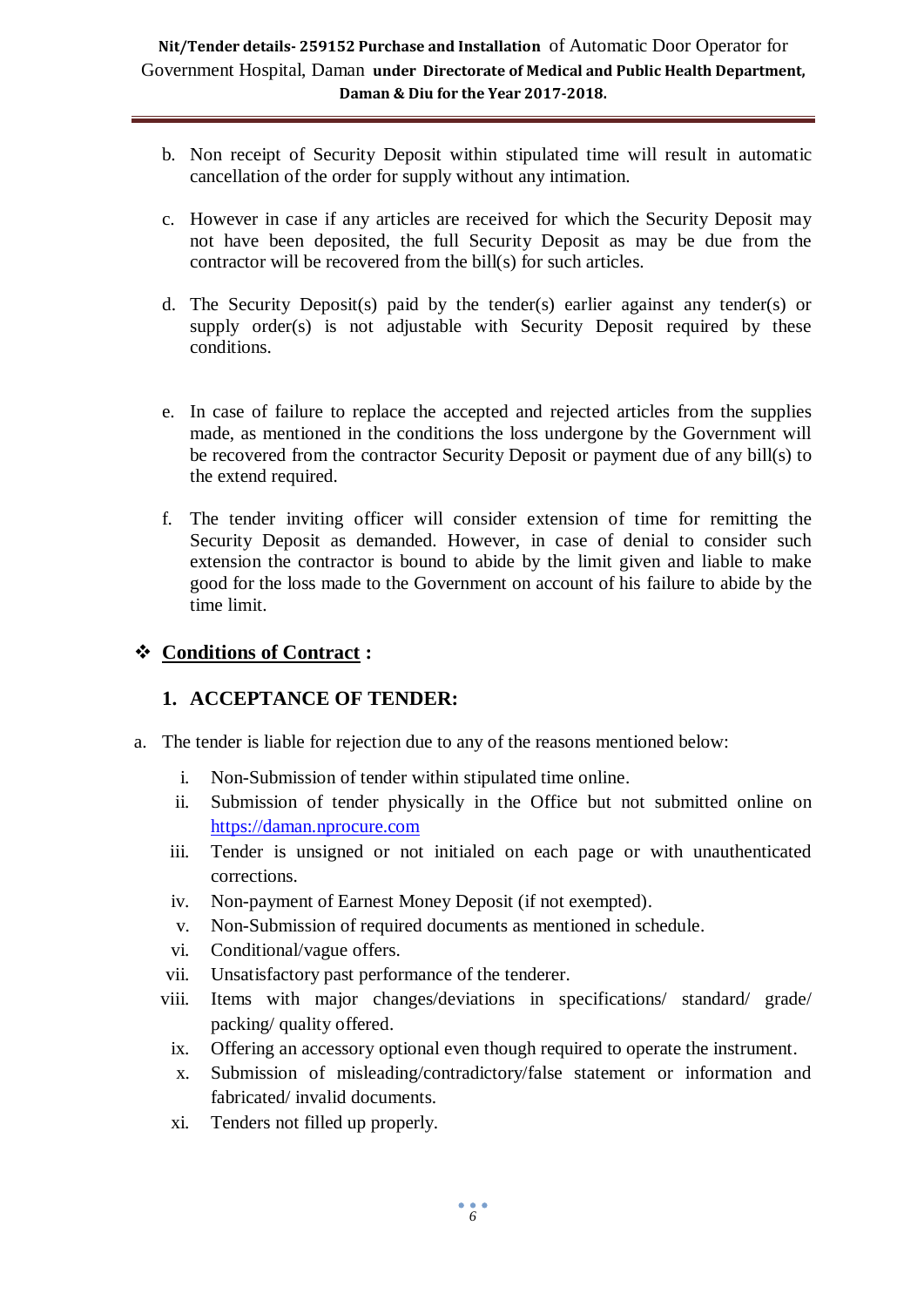- b. Any discount which the bidder wants to give has to be considered and total final bid amount has to be mentioned clearly in the price bid form on [https://daman.nprocure.com](https://www.nprocure.com/)
- c. Discount offered after price bid opening will not be considered.
- d. The consolidated rates entered in the online website will be taken in to account for preparing price statements. However the tender which is found technically acceptable as well as lowest in terms of evaluated rates only be considered for placing the order.
- e. The Director, Medical and Health Services may seek any clarifications / explanation / documentary evidence related to offer at any stage from tenderers if required.
- f. The rate should be quoted in the prescribed form given by the department; **the rate should be valid upto One Year from the date of tenderization**.
- g. All/Taxes/Duties/Royalties Charges payable on the sales/transport etc. within and/or outside the state shall be payable by the supplier.
- h. The decision of the Tender Inviting Officer for acceptance/rejection of any articles supplied including the decision for equivalent specifications, standard and quality etc. of articles shall be final.
- i. The right to accept or reject without assigning any reasons or all tenders in part or whole is reserved with the Tender Inviting Officer and his decision(s) on all matters relating to acceptance or rejection of the tenders as a whole or in part will be final and binding to all.
- j. No separate agreement will be required to be signed by the successful tender(s) for the purpose of this contract for supply. Rates tendered/offered in response to the concerned Tender Notice shall be considered as acceptance of all above terms and conditions for supply for all legal purpose.
- k. The rate(s) quoted should be strictly for free delivery at FOR Govt. Hospital Daman and will be valid and operative for supply orders issued within one year from the date of invitation of tenders.
- l. The department shall not take any responsibility of unloading the goods; the successful bidder has to make arrangements for unloading at the site.
- m. Bidder / its sister concerns / companies where its Promoters / Directors either directly or indirectly are involved, should not have ever been blacklisted in tender / supplies by any state/Central Govt . Bidder should submit affidavit in this regard. The bidder should provide accurate information of litigation or arbitration resulting from contracts completed or under execution by him over the last ten years. False affidavit would lead to blacklisting and termination of the contract at any stage. In such cases all the losses that will arise out of this issue will be recovered from the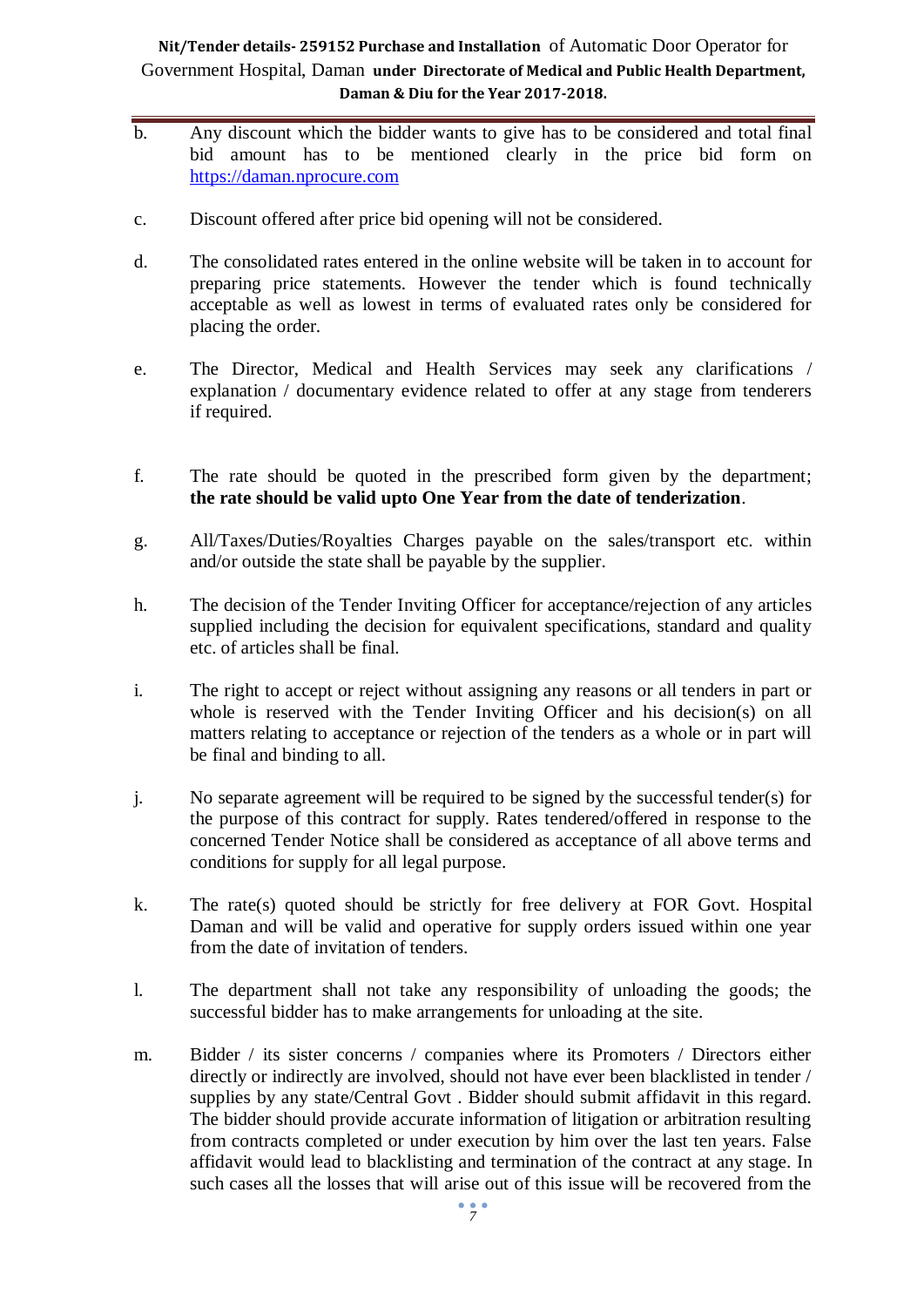Tenderer / Contractor and he will not have any defence for the same. In case of bidder / principal is involved / penalized under any investigation of CVC or any State/Central Govt. Commission in relation to the similar work project issue; the bid will be out rightly rejected.

## **2. TERMS OF WORK EXECUTION :**

- a. Extension of time limit of work order shall be considered by the Tender Inviting Officer. The extension so granted may be without levy of compensation for delay in execution of work the cost of work order for at the discretion of the authority competent to grant extension of time limit provided such request is made well in time, depending upon the circumstances and such decision in the matter will be final.
- b. Inspection will be carried out in the premises of Govt. Hospital Daman DMHS. If goods to be inspected in factory premises all expenditure to be borne by the Tenderer.
- c. The tenderer should be provided the sufficient training for operations and maintenance to the hospital staff on your own cost

### **3. Bid Evaluation Methodology :**

A. **Preliminary Evaluation**: Tender Fee and EMD Submission.

#### B. **Technical Evaluation:**

- Scrutiny of technical specifications and other relevant documents as asked by the department with the quoted specification.
- Scrutiny of Compliance Statement given by the bidder.
- Technical Demonstration if required.
- C. **Financial Evaluation**: Lowest quoted offered by Technically Qualified **Bidders**

#### **4. PAYMENT TERMS :**

- a. 100% of the invoice amount will be paid only after competition of work successfully and submission of Security deposit i.e. 10% of the tender value.
- b. Price escalation clause will not be entertained under any circumstances.
- c. All bills should be in **TRIPLICATE** and should invariably mention the number and date of work order.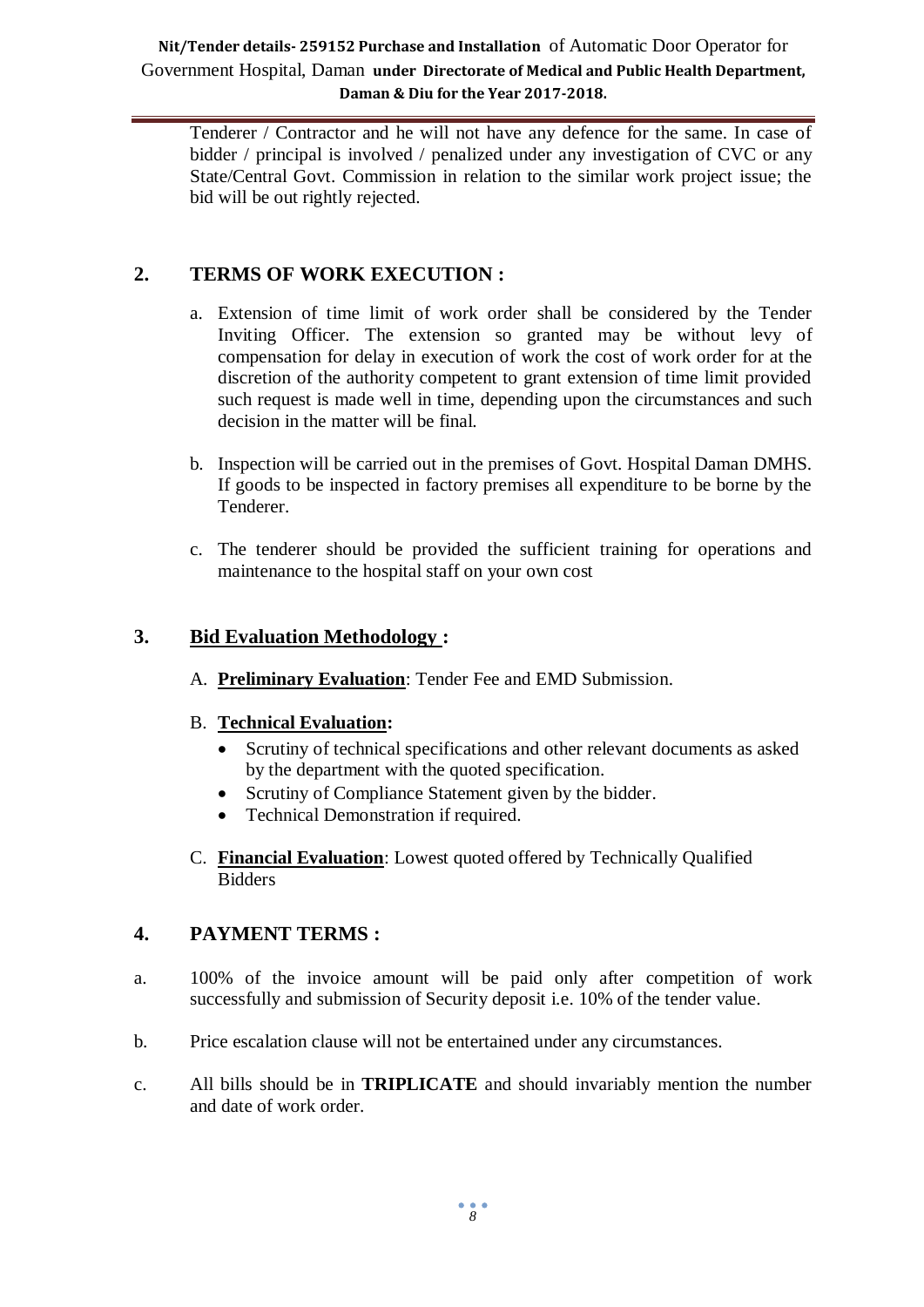- d. All bills for amount above  $\overline{\xi}$ .5,000/- should be pre-receipted on a Revenue Stamp of proper value. Bills for amount exceeding  $\overline{\xi}$ .5,000/- not pre-receipted on Revenue Stamp of proper value will not be accepted for payment.
- e. Each bill in which Service Tax is charged must contain the following certificates on the body of the bill: **"CERTIFIED"** that the service on which Service Tax has been charged have not been exempted under the Central Service Tax Act or the Rules made there under and the amount charged on account of Service Tax on these service is not more than what is payable under the provisions of relevant Act or Rules made there under".
- f. No extra charge for transportation, forwarding and insurance etc. will be paid on the rates quoted.
- g. The rates should be quoted only for the work specified in the list of requirement.

Signature of Agency With Rubber Stamp

## **Sd/-**

 **Director** Medical & Health Services Daman & Diu "Tel.No.0260-2230570, 2230508"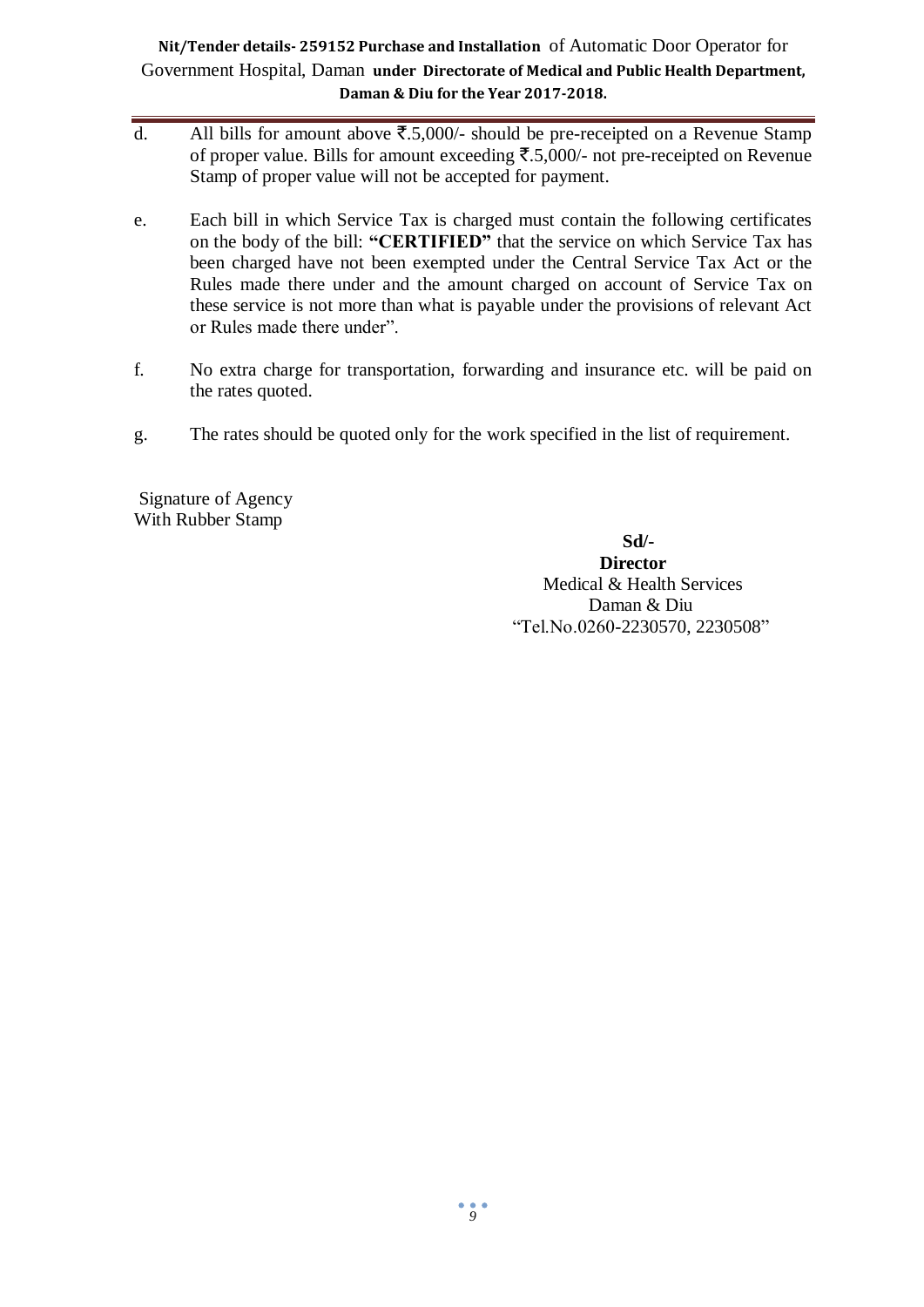## **ANNEXURE - A**

#### **UNDERTAKING :**

From: M/s………………………………… No……………………. ………………………………………………… …………………………………………………

To, The Director, Medical & Health Services, Primary Health Centre, Moti Daman, Daman – 396 220.

Sub: Supply and Installation of Automatic Door Operator ………………….

Ref: Tender Enq #.......................................

Sir,

I/We enclose the necessary documents duly signed, as shown in Annexure 'B' (in order in which they are mentioned). I/We have carefully read and understood the terms and conditions stated in the tenders from and I/We shall abide by all these conditions. I/We further endorse that in particular, the terms and conditions of Delivery Period, Payment Terms, Place of Delivery etc are acceptable to me/us and no representation will be made by me/us afterwards for altering the same.

I/We verify the copies of the certificates/documents enclosed herewith are authentic true copies of the original certificates/documents for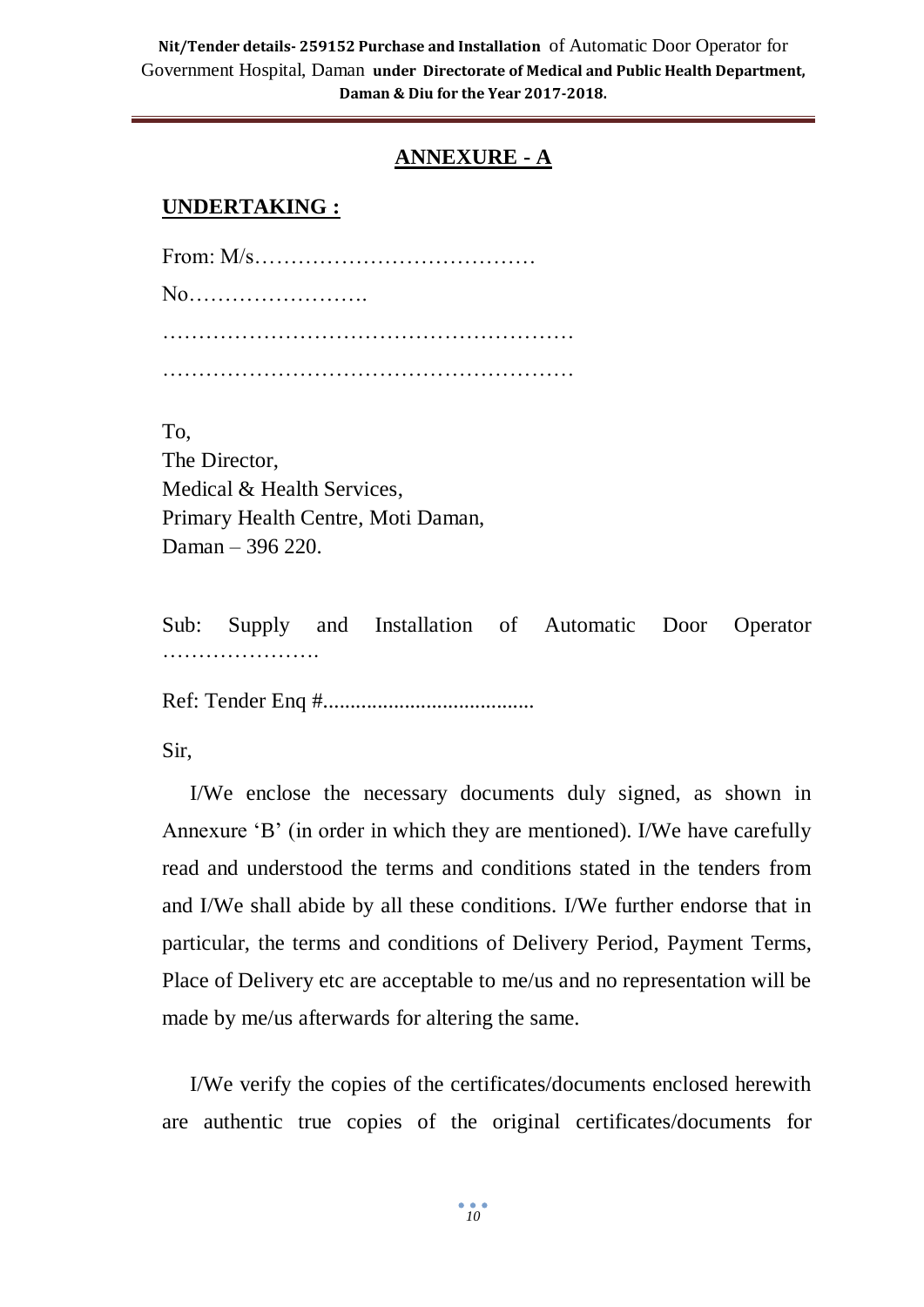verification on demand. I/We undertake to upload the attested copies of certificates/documents required on the website.

I/We will be cautious to see that the uploaded scan documents are legible and i/we understand that if the documents are not legible, my/our tender will be rejected.

I/We verify that I/We are in possession of the requisite licenses/permits required for the manufacture /supply /sale /distribution of the items and further verify that the said licenses/permits have not been revoked/ cancelled by the issuing authorities and are valid as on date. I/We also verify that I/We have not been declared defaulter, blacklisted or debarred by any State or Central Government or Constitutional authority or Financial Institution or Judicial Court or any Government undertakings.

I/We also take cognizance of the fact that providing misleading or questionable information or failure to furnish correct or true information to you or any other Officer or failure to comply with any contractual requirement laid down by you will be considered as a serious breach of the terms and conditions of the tender and will invite disqualification and other penal action as deemed fit by the UT Administration.

Thanking You,

Yours faithfully,

Sign & Stamp of Tenderer.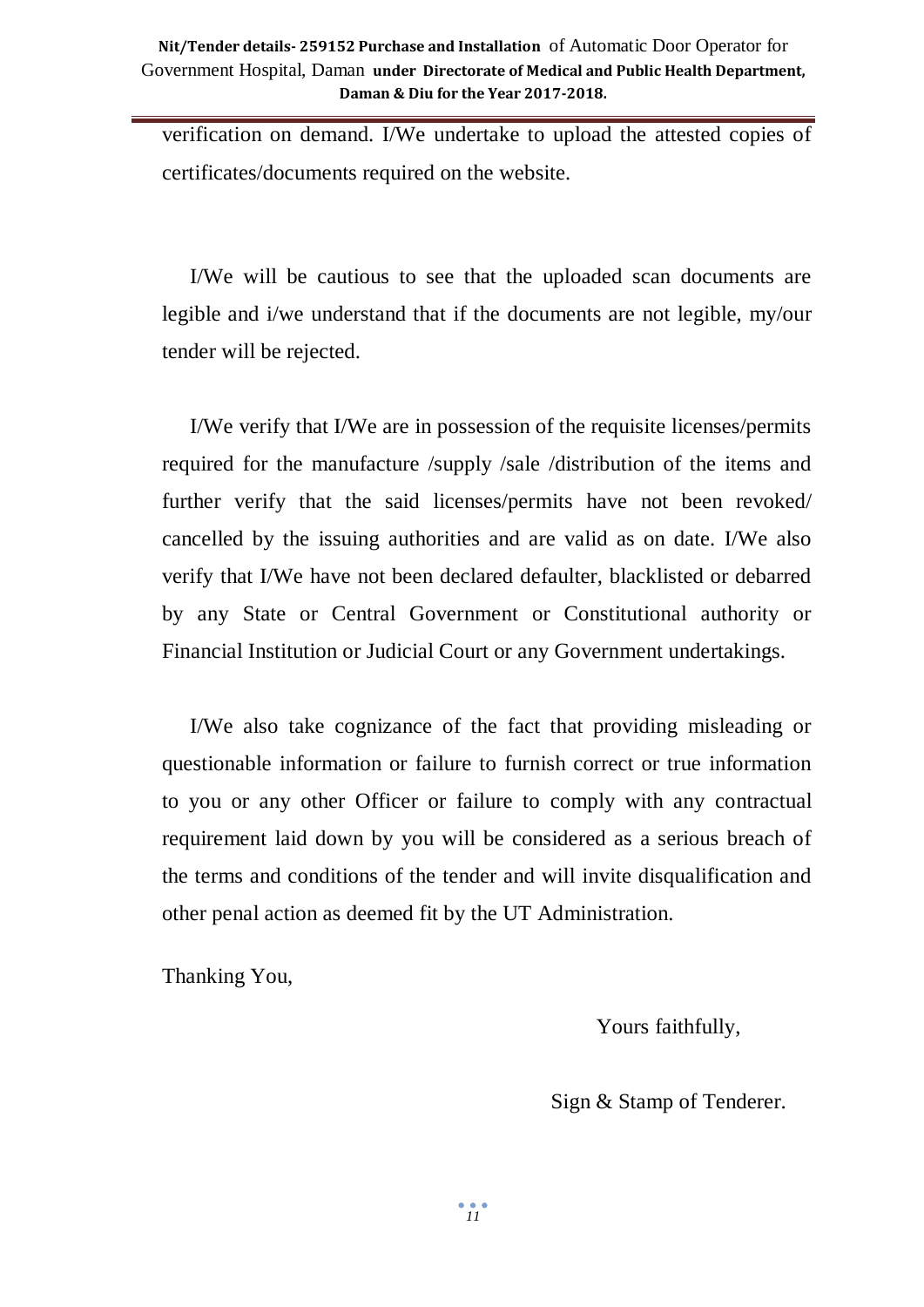# **ANNEXURE- B SCHEDULE OF DOCUMENTS ATTACHED**

| Sr.<br>No. | <b>Document / Certificate</b>                                                                                                      | <b>Uploaded &amp;</b><br><b>Enclosed</b> |  |
|------------|------------------------------------------------------------------------------------------------------------------------------------|------------------------------------------|--|
| A.         | <b>General Documents:</b>                                                                                                          |                                          |  |
| 01.        | PAN No.                                                                                                                            | Yes / No                                 |  |
| 02.        | Sale Tax Reg. / VAT Reg.                                                                                                           | Yes / No                                 |  |
| 03.        | Turnover Certificate of Chartered Accountants<br>for<br>last Two Years.                                                            | Yes / No                                 |  |
| 04.        | Verification, Undertaking, Checklist and<br>Documents<br>as per Annexure - A.                                                      | Yes / No                                 |  |
| 05.        | Scan copy of Terms and Conditions of the Tender<br>Documents duly Stamped and Signed on each page.                                 | Yes / No                                 |  |
| 06.        | Scan copy of Scope of Work correctly filled with<br>Stamped and Signed on each page.                                               | Yes / No                                 |  |
| 07.        | Affidavit Notorised on Stamp paper - As per clause<br>mentioned at Conditions of Contract - Acceptance of<br>Tender at point - (M) | Yes / No                                 |  |
| <b>B.</b>  | <b>Desirables:</b>                                                                                                                 |                                          |  |
| 1.         | Original Product Literature of each quoted product.                                                                                | Yes / No                                 |  |
| 2.         | List of Installations / Users / Customers with Phone<br>Numbers.                                                                   | Yes / No                                 |  |
| 3.         | Compliance Statement as per format on Annexure - C.                                                                                | Yes / No                                 |  |
| 04.        | Scan copy of Annexure - B of the Tender Documents<br>duly Stamped and Signed.                                                      | Yes / No                                 |  |

It is verified that all the certificates / permissions / documents are valid and current as on date and have not been withdrawn/cancelled by the issuing authority. It is further verified that the representants at Sr.No.A-4, A-7 & B-3 declaration part are as per the format prescribed by the Administration and it is clearly and distinctly understood by me/us that the tender is liable to be rejected if on scrutiny and of these certificates is found to be not as per the prescribed format of Administration.

I/We further undertake to produce on demand the original certificate / permission / document for verification at any stage during the processing of the tender.

Date:

Place: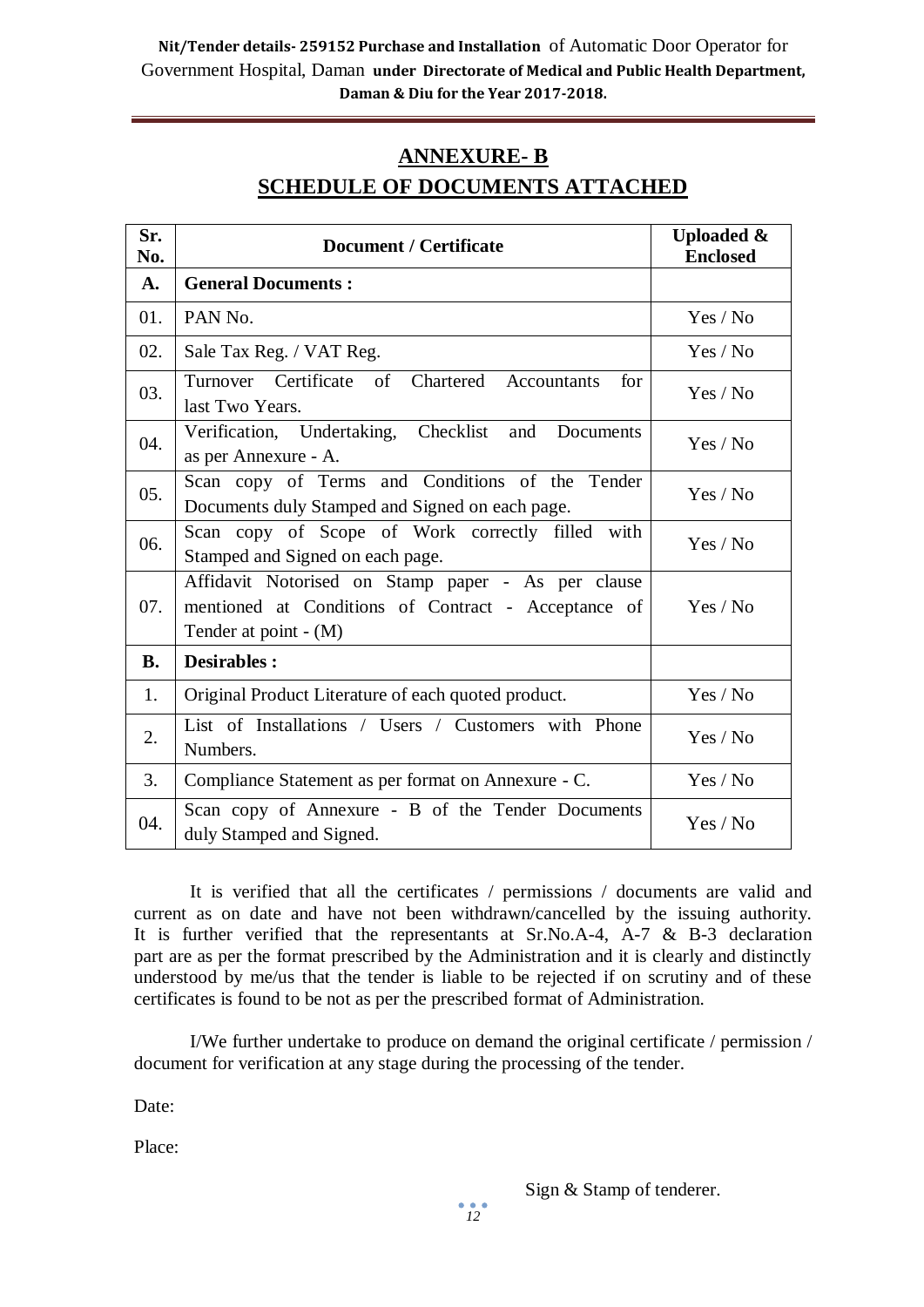# **ANNEXURE - C**

Item Name: \_\_\_\_\_\_\_\_\_\_\_\_\_\_\_\_\_\_\_\_\_\_\_\_\_\_\_\_\_\_

Model Quoted: \_\_\_\_\_\_\_\_\_\_\_\_\_\_\_\_\_\_\_\_\_\_\_\_\_\_\_\_\_\_\_

Make: \_\_\_\_\_\_\_\_\_\_\_\_\_\_\_\_\_\_\_\_\_\_\_\_\_\_\_\_\_\_\_\_\_\_\_\_\_\_

| Sr.<br>No. | <b>Specification asked</b><br>in tender | <b>Specification offered in</b><br>quoted model | <b>Remarks of deviation</b> |
|------------|-----------------------------------------|-------------------------------------------------|-----------------------------|
|            |                                         |                                                 |                             |
|            |                                         |                                                 |                             |
|            |                                         |                                                 |                             |

The format should be used separately for each quoted item.

Date:

Place:

Sign & Stamp of tenderer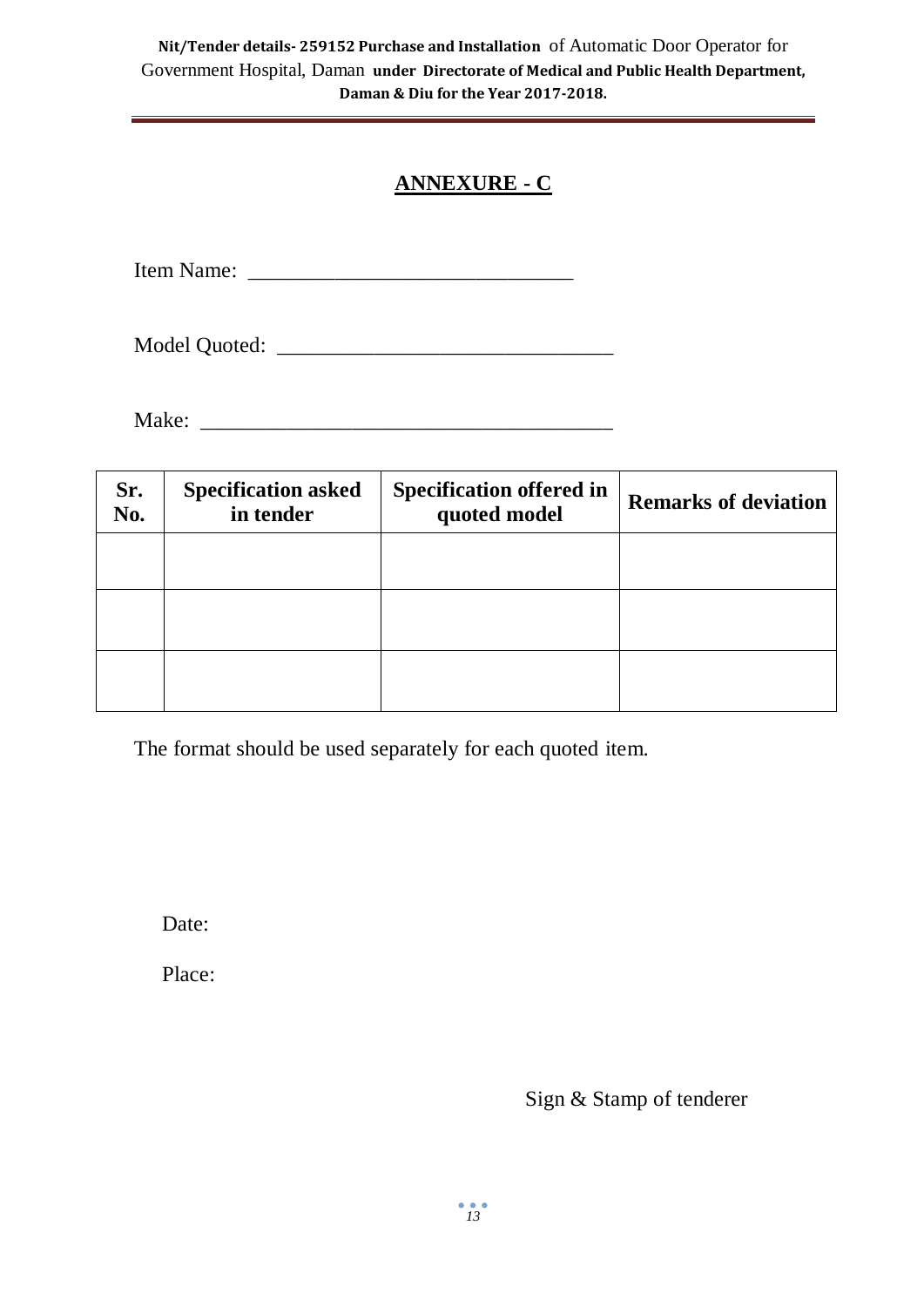# **AMC / CMC Details:**

- 1. The Warranty/Guarantee for one year and free service clause to be clearly mentioned by the Manufacturer on their letter head. If the Authorized dealer is going to carry out the service then they have to furnish the authority letter given by the manufacturer to sale/service the specified product in this Territory.
- 2. Rates for *AMC / CMC Maintenance Contract of Equipments* for Five Year should be mentioned separately in the Financial Bid. It should be clearly mentioned whether AMC / CMC will be done through company itself or its service franchise/dealers. In that case Manufacturing Company must give authority letter to such franchise/dealers on their letter head clearly mentioning free service period and AMC / CMC for period of Five Years.

| Type of AMC /<br><b>CMC</b> | <b>AMC Rate</b><br>(excluding<br>taxes) | <b>CMC</b> Rate<br>(excluding<br>taxes) | <b>Executed by</b><br>(manufacturers/authorized service<br>dealers) Name and address to be<br>specified here |
|-----------------------------|-----------------------------------------|-----------------------------------------|--------------------------------------------------------------------------------------------------------------|
| $1st$ Year                  |                                         |                                         |                                                                                                              |
| (after one year             |                                         |                                         |                                                                                                              |
| warranty)                   |                                         |                                         |                                                                                                              |
| $2nd$ Year                  |                                         |                                         |                                                                                                              |
| $3rd$ Year                  |                                         |                                         |                                                                                                              |
| $4th$ year                  |                                         |                                         |                                                                                                              |
| $5th$ Year                  |                                         |                                         |                                                                                                              |

**Note:**

- **1.** Quoted AMC / CMC price not more than 10% cost of the system, otherwise offer will be outrightly rejected. The rates of AMC / CMC price should be quoted in Indian Rupees only.
- **2.** The Rates quoted should be excluding taxes. Taxes shall be applicable extra as prevalent in the respective Year.
- **3.** AMC / CMC Rate should be on Manufacturers / Authorized Dealer Letter Head and not on Bidders Letter Head.